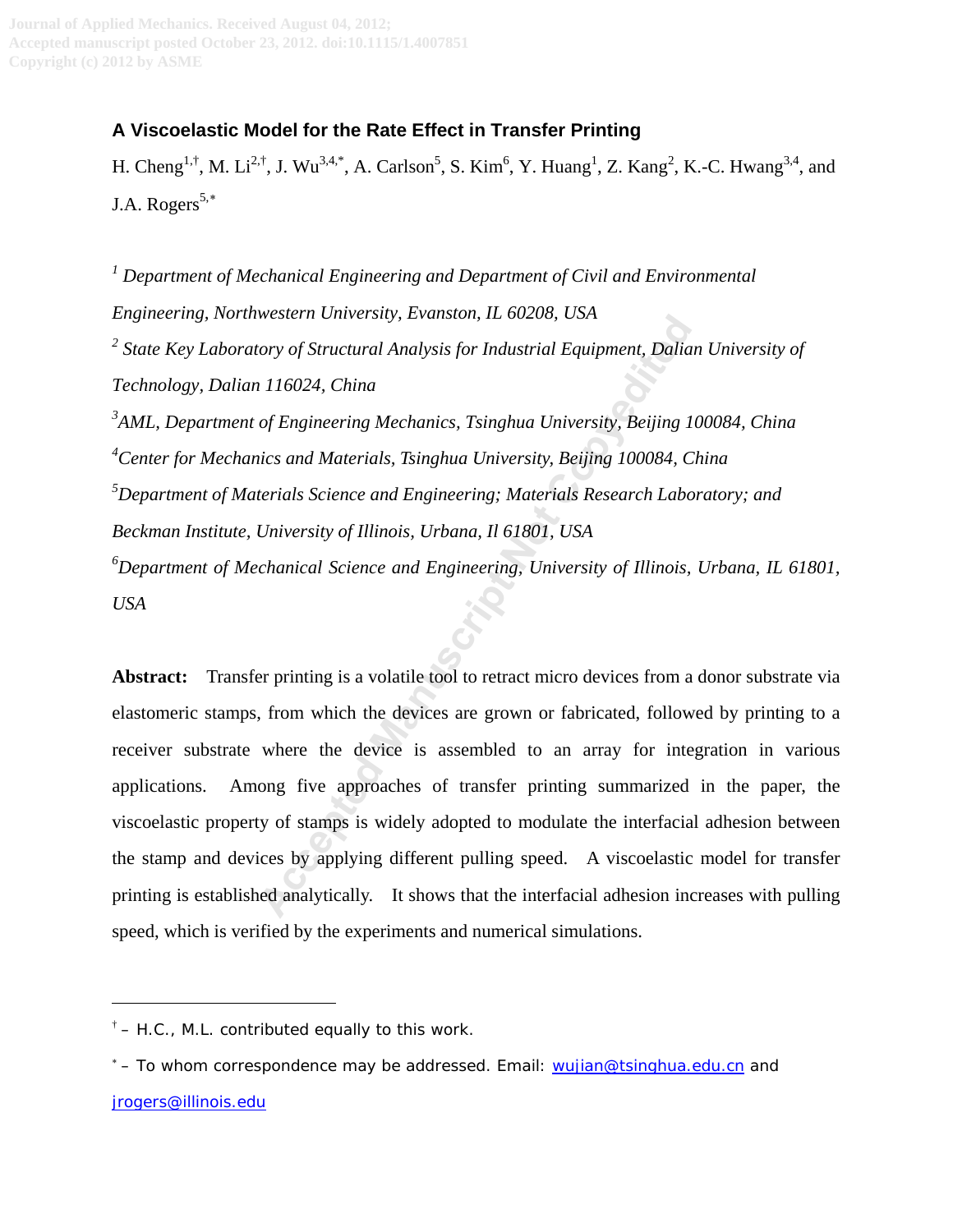**Keywords:** *transfer printing, viscoelasticity, interfacial fracture toughness, pulling speed, pull-off force.*

### 1. Introduction

Transfer printing has evolved into an exceptionally sophisticated approach to materials assembly and micro-/nanofabrication. It retracts (picks up) "inks", here defined as a diversity of material classes with a wide range of geometries and configurations, from their growth (donor) substrate via an elastomeric stamp, and then prints them onto a different (receiver) substrate [\[1-18\]](#page-8-0). Recent rapid progress in the field has significantly expanded the range of materials for patterning and their applications. **Example and Solution** in tendet[s](#page-8-2) (picks up) miks, there are<br>with a wide range of geometries and configurations, from<br>astomeric stamp, and then prints them onto a different<br>pid progress in the field has significantly expan

There are several approaches in transfer printing to retract the inks from the donor substrate and to print them onto the receiver substrate.

(1) Kinetically-controlled transfer printing [1, 2]. The inks are retracted rapidly by an elastomeric stamp, and printed slowly to make use of the high and low adhesion strengths respectively at large and small peeling rates due to viscoelasticity of the stamp.

(2) Surface-relief-assisted transfer printing [3-6]. The inks are retracted by an elastomeric stamp with the surface relief structures, such as microtips, to achieve large surface contact with the inks (and therefore large adhesion force) during retraction, and small contact area during printing.

(3) Load-enhanced transfer printing [9, 19-23]. Different mechanical loading protocols are adopted to facilitate large and small adhesion forces during retraction and printing, respectively, such as shear-enhanced transfer printing [7, 8] that which mechanically initiates separation at the adhesive surface via directional shearing at the interface to control the printing of inks.

(4) Laser-driven transfer printing [\[15,](#page-9-1) [16\]](#page-9-2). During printing a laser pulse initiates separation at the adhesive surface due to large thermal mismatch between the stamp and inks.

(5) Active-pressure-control-assisted transfer printing. [\[24\]](#page-9-3). Surface adhesion can be modulated by pressurizing microchannels under a thin layer of membrane in a controlled manner to induce a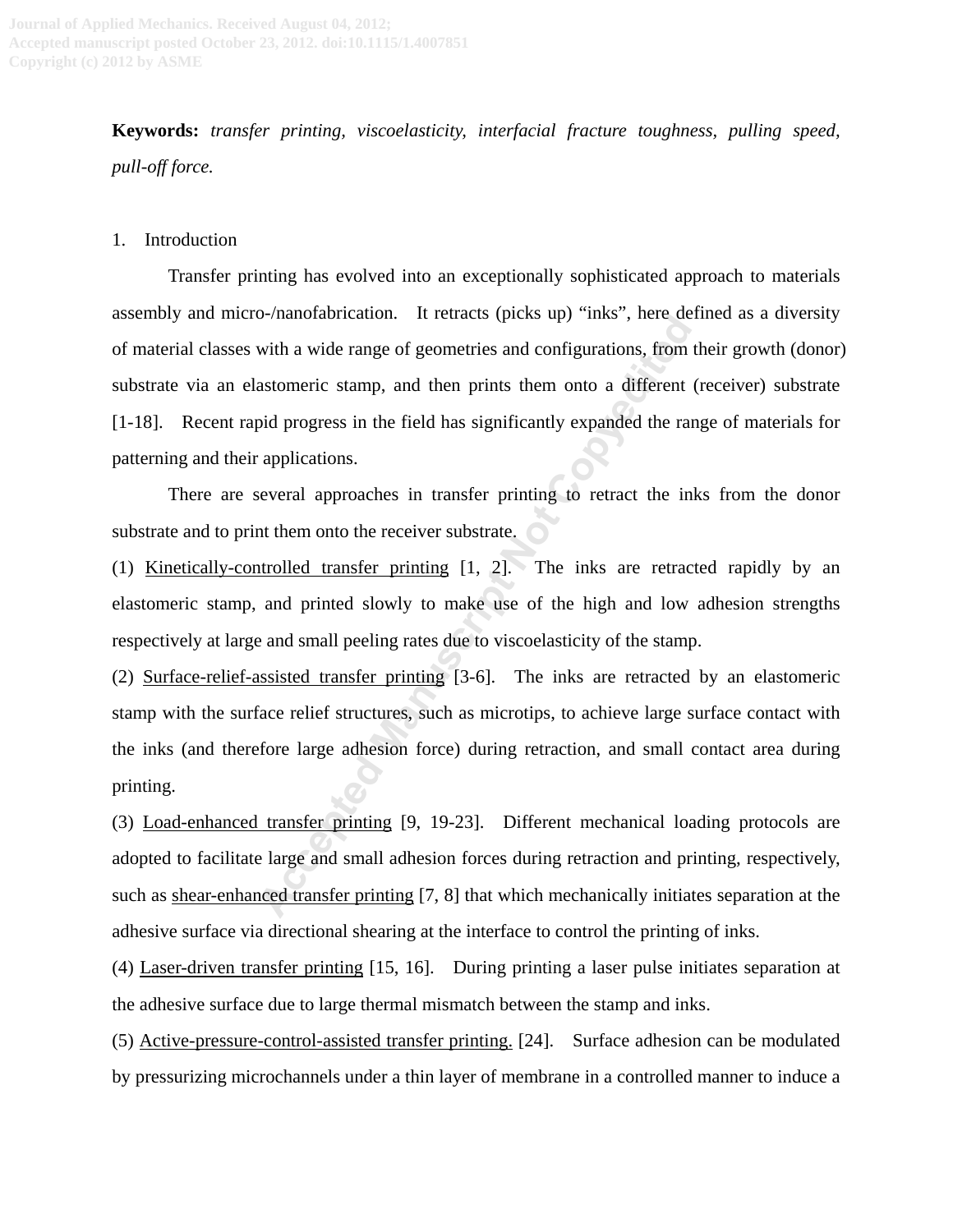variety level of surface deformation via inflation in printing.

The viscoelastic property [\[25,](#page-9-4) [26\]](#page-9-5) of elastomeric stamps is one of the most important and frequently used properties to modulate the range of "printable" materials based on the pioneering work of Schapery [\[27,](#page-9-6) [28\]](#page-9-7) and Gent et al. [\[29\]](#page-10-0). The adhesion of the elastomeric stamp increases with the pulling speed [\[30,](#page-10-1) [31\]](#page-10-2), and the rate dependence has also been studied by Rahulkumar et al. [\[32\]](#page-10-3). Rapid acquisition (pickup) of inks allows for high adhesion to the stamp. This process is followed by a slow retraction to successfully print them onto the receiver substrates [1, 2].

Figure 1a represents a schematic illustration for transfer printing with an elastomeric stamp comprising of a single, rectangular post mounted on a thick backing layer [\[4,](#page-8-6) [7,](#page-8-4) [8\]](#page-8-5). Posts were brought into direct contact with the underlying inks of the same lateral dimension in the experiments. The poly(dimethylsiloxane) (PDMS, 5:1 monomer:catalyst mix ratio) stamp (0.1×0.1×0.1*mm*) formed conformal contact with the ink (0.1×0.1×0.01*mm*) during retraction and printing. The pull-off force *F* in the normal direction, required to remove PDMS posts from fixed silicon inks, was measured using a custom setup to evaluate the adhesion under different pulling speeds [4]. [1,22]. Kaphu acquisition (pickup) of likes allows for lines<br>ass is followed by a slow retraction to successfully p<br>fl. 2].<br>The presents a schematic illustration for transfer printing v<br>f a single, rectangular post mounte

This paper aims at studying the effect of pulling speed on transfer printing. A viscoelastic model for the delamination of stamp/ink interface is established in Section 2, which provides an analytical relation between the pull-off force *F* and pulling speed *v* of the stamp. The results are compared with the experiments and numerical results obtained by the finite element method in Section 3. The combined analytical/experimental/numerical studies provide not only the fundamental understanding of rate-dependent transfer printing but also useful design guidelines for transfer printing.

### 2. A Viscoelastic Model for Transfer Printing

The relaxation modulus of PDMS in the time domain  $E(t)$ , normalized by the initial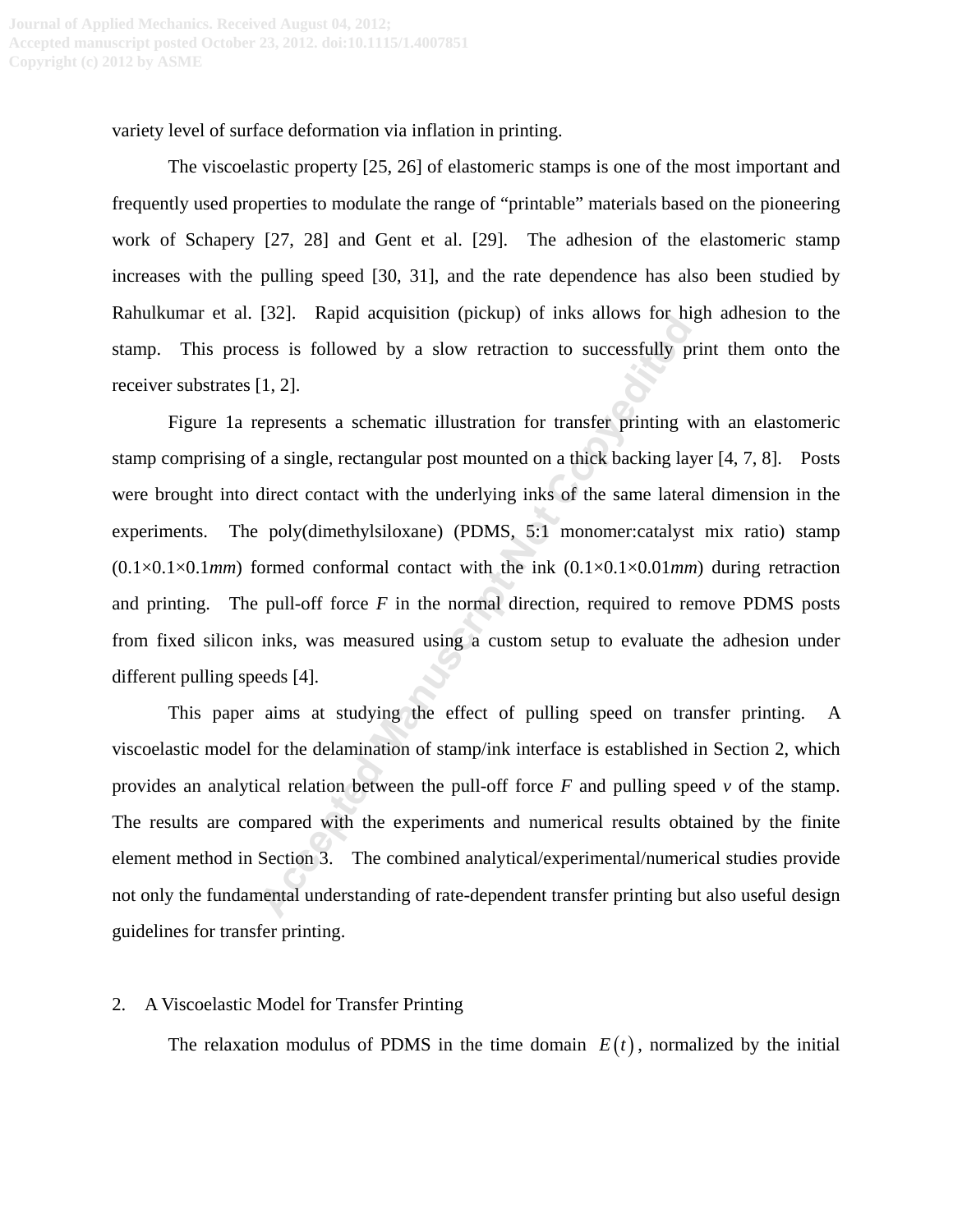modulus  $E_0$ , can be expressed via the Prony series by  $E(t)/E_0 = 1 - \sum g_i \left( 1 - e^{-t/\tau_i} \right)$ 1  $1 - \sum_{i=1}^{N} g_i (1 - e^{-t/\tau_i})$ *i i*  $E(t)/E_0 = 1 - \sum g_i (1 - e^{-t/\tau})$  $=1-\sum_{i=1}^{n} g_i\left(1-e^{-t/\tau_i}\right)$ , where  $g_i$ 

and  $\tau_i$  are material parameters. The elastic Young's modulus  $E_\infty$  is the limit of  $E(t)$  for

 $t \rightarrow \infty$ , and is related to  $E_0$  and  $g_i$  by  $E_\infty = E_0$ 1 1 *N i i*  $E_{\infty} = E_0 | 1 - \sum g$  $= E_0 \left( 1 - \sum_{i=1}^{N} g_i \right)$ . The relaxation modulus of

PDMS is then expressed as

$$
E(t) = E_{\infty} \frac{1 - \sum_{i=1}^{N} g_i (1 - e^{-t/\tau_i})}{1 - \sum_{i=1}^{N} g_i}.
$$
 (1)

The Laplace transform [33] gives the frequency dependence of above relaxation modulus

$$
E(\omega) = E_{\infty} \frac{1 - \sum_{i=1}^{N} \frac{g_i}{1 + \tau_i^2 \omega^2} + j \sum_{i=1}^{N} \frac{g_i \tau_i \omega}{1 + \tau_i^2 \omega^2}}{1 - \sum_{i=1}^{N} g_i},
$$
(2)

where  $j = \sqrt{-1}$ , and the real and imaginary parts of Eq. (2) are called the storage and loss moduli, respectively. Figure 2 shows the storage modulus of PDMS versus the frequency  $\omega$  in Eq. (2) for the second-order Prony series ( $N=2$ ) with Young's modulus  $E_{\infty} = 1.32 \text{ MPa}$ ,  $g_1 = 0.102$ ,  $g_2=0.209$ ,  $\tau_1=0.426$  s and  $\tau_2=0.0167$  s, which agrees well with the experimentally measured storage modulus of PDMS (error  $< 6\%$ ). The relaxation modulus is several orders of magnitude smaller than that of the ink (e.g., 130 GPa for silicon). essed as<br>  $E(t) = E_{\infty} \frac{1 - \sum_{i=1}^{N} g_i (1 - e^{-t/\tau_i})}{1 - \sum_{i=1}^{N} g_i}$ <br>
Dorm [33] gives the frequency dependence of above relaxation<br>  $E(\omega) = E_{\infty} \frac{1 - \sum_{i=1}^{N} \frac{g_i}{1 + \tau_i^2 \omega^2} + j \sum_{i=1}^{N} \frac{g_i \tau_i \omega}{1 + \tau_i^2 \omega^2}}{1 - \sum_{i=1}^{N$ 

The pull off of the stamp is characterized by delamination of the post/ink interface, which initiates from the edge of the interface, and is modeled by a small interfacial crack of length *a* at the edge. For the remotely applied stress  $\sigma$  normal to the interface, the interfacial crack tip energy release rate is given by [\[28\]](#page-9-7)

$$
G = \frac{1}{2} \int_0^t C_v \left( t - \tau \right) \frac{dK_t^2(\tau)}{d\tau} d\tau , \qquad (3)
$$

where  $C_v(t)$  is a plane-strain creep compliance and its Laplace transform (with respect to time)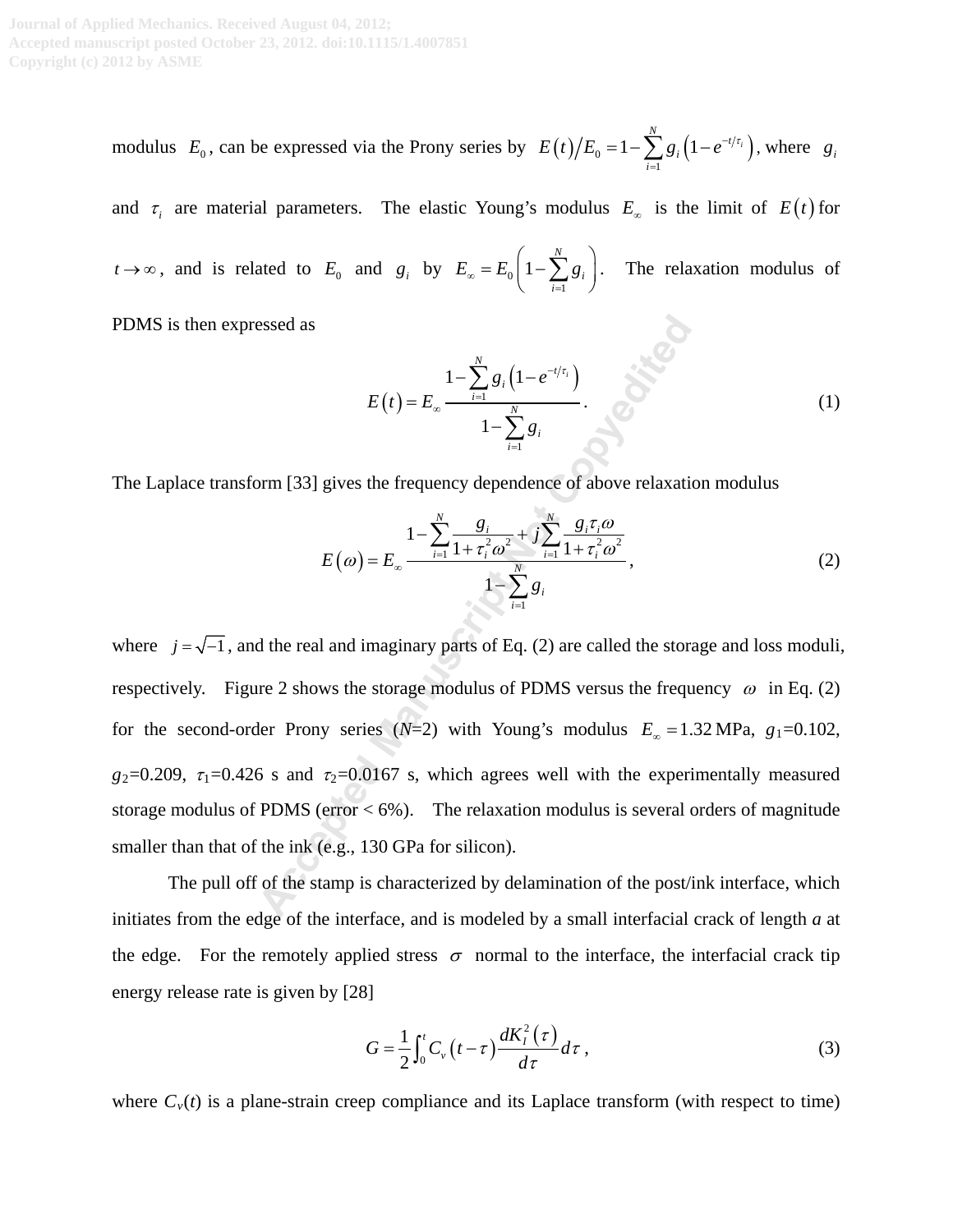*C<sub>v</sub>* is related to that of the relaxation modulus  $\overline{E} = \int_0^\infty e^{-st} E(t) dt$  by  $s\overline{C}_v = 3/(4s\overline{E})$  for an incompressible solid [\[27\]](#page-9-6);  $K_i \approx 1.122 \sigma \sqrt{\pi a}$  is the stress intensity factor for an edge crack in a homogeneous solid [\[34\]](#page-10-5); and the factor  $1/2$  on the right hand side of Eq. (3) accounts for the large elastic mismatch between an incompressible elastic solid (e.g., PDMS with the Poissons' ratio  $v \approx 0.5$ ) and a rigid (e.g., silicon) substrate [\[35\]](#page-10-6). For a constant remotely applied stress rate  $\dot{\sigma}$  (and therefore  $\sigma = \dot{\sigma}t$ ),  $K_t \approx 1.122 \dot{\sigma}t \sqrt{\pi a}$  such that  $K_t^2 \approx 4 (\dot{\sigma}t)^2 a$ . Equation (3) becomes

$$
G = 4\dot{\sigma}^2 a \int_0^t (t-\tau) C_v(\tau) d\tau. \tag{4}
$$

The crack propagates once the crack tip energy release rate *G* reaches the interfacial toughness  $\Gamma_0$ , which, together with Eq. (4), gives the following equation to determine the critical time  $t_c$  for crack propagation, a rigid (e.g., sincon) substant [55]. Total constant refinition<br>
fore  $\sigma = \dot{\sigma}t$ ),  $K_t \approx 1.122 \dot{\sigma}t \sqrt{\pi a}$  such that  $K_t^2 \approx 4(\dot{\sigma}t)$ <br>  $G = 4\dot{\sigma}^2 a \int_0^t (t-\tau) C_v(\tau) d\tau$ .<br>
propagates once the crack tip energy release ra

$$
\int_0^{t_c} \left( t_c - \tau \right) C_v \left( \tau \right) d\tau = \frac{\Gamma_0}{4\dot{\sigma}^2 a},\tag{5}
$$

or equivalently,

$$
\dot{\sigma} = \sqrt{\frac{\Gamma_0}{4a}} \left[ \int_0^{t_c} \left( t_c - \tau \right) C_v \left( \tau \right) d\tau \right]^{-\frac{1}{2}}.
$$
\n(6)

The pull-off force is  $F = L^2 \dot{\sigma} t_c$ , which is given in terms of  $t_c$  via Eq. (6) as

$$
F = F(t_c) = L^2 \sqrt{\frac{\Gamma_0}{4a}} t_c \left[ \int_0^{t_c} (t_c - \tau) C_v(\tau) d\tau \right]^{-\frac{1}{2}}.
$$
 (7)

The applied strain rate is  $\dot{\varepsilon}(t) = C_v(t)\dot{\sigma}$ , which gives the pulling speed of the stamp as  $v = (h + H)\dot{\varepsilon}(t_c) = (h + H)C_v(t_c)\dot{\sigma}$ , where  $h + H$  is the total height of the stamp [= sum of the post (*h*) and backing layer (*H*) heights, see Fig. 1]. The pulling speed is then obtained in terms of  $t_c$  via Eq. (6) as

$$
v = v(t_c) = (h+H)\sqrt{\frac{\Gamma_0}{4a}} C_v(t_c) \left[ \int_0^{t_c} (t_c - \tau) C_v(\tau) d\tau \right]^{-\frac{1}{2}}.
$$
 (8)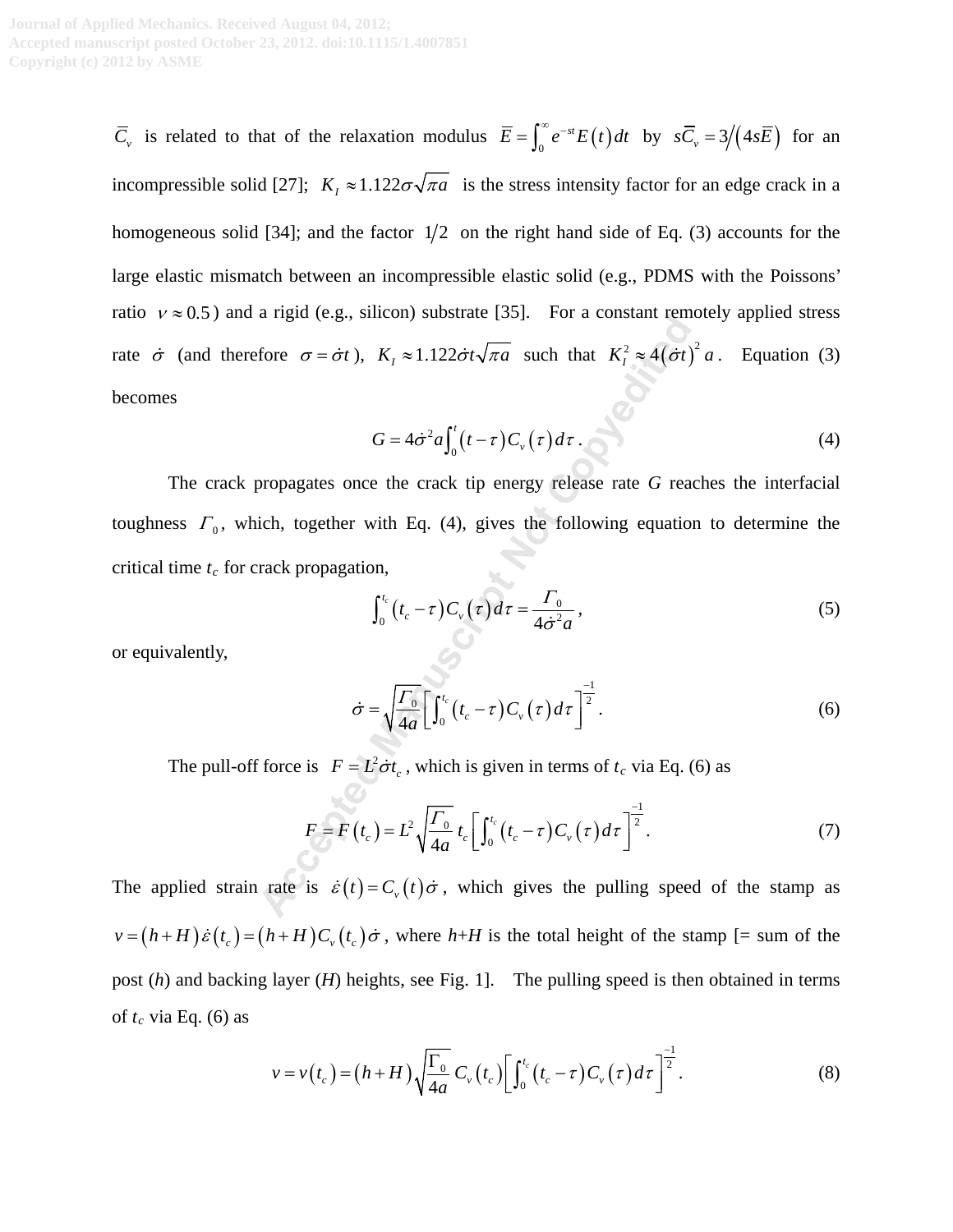Equations (7) and (8) are the analytical parametric equations for the pull-off force *F* and pulling speed *v*, which give the implicit relation  $F = F(v)$ .

### 3. Comparison with Experiments and Numerical Simulations

For the relaxation modulus *E*(*t*) of PDMS given in Eq. (1) with the second-order Prony series  $(N=2)$  (Fig. 2), the plane-strain creep compliance is given by

$$
C_{\nu}(t) = \frac{3}{4E_{\infty}} \left[ 1 + \frac{b_2(\tau_1 b_1 - 1)(\tau_2 b_1 - 1)e^{-b_1 t} - b_1(\tau_1 b_2 - 1)(\tau_2 b_2 - 1)e^{-b_2 t}}{b_1 - b_2} \right],
$$
\n(9)

where  $b_1$  and  $b_2$  are the two roots of the quadratic equation  $\tau_1 \tau_2 x^2 - \left[ (1 - g_2) \tau_1 + (1 - g_1) \tau_2 \right] x + 1 - g_1 - g_2 = 0$ . The energy release rate in Eq. (4) becomes

$$
G = \frac{3\dot{\sigma}^2 a}{2E_{\infty}} \left\{ \frac{2\tau_1^2 \tau_2^2}{\left(1 - g_1 - g_2\right)^2} \frac{b_2^3 \left(\tau_1 b_1 - 1\right) \left(\tau_2 b_1 - 1\right) e^{-b_1 t} - b_1^3 \left(\tau_1 b_2 - 1\right) \left(\tau_2 b_2 - 1\right) e^{-b_2 t}}{b_1 - b_2} \right\} + \left\{ t - \frac{\tau_1 g_1 + \tau_2 g_2}{1 - g_1 - g_2} \right\}^2 + 2 \frac{\tau_1^2 g_1 + \tau_2^2 g_2}{1 - g_1 - g_2} + \left(\frac{\tau_1 g_1 + \tau_2 g_2}{1 - g_1 - g_2}\right)^2} \right\}.
$$
 (10)

Finite element method (FEM) is used to validate the above expression of the energy release rate for the crack length  $a = 2.5$  µm, post width  $L = 100$  µm, and applied stress rate  $\dot{\sigma} = 5.86 \times 10^5$ Pa/s, where the ink is modeled as a rigid substrate. The plane-strain element CPE8R in the ABAQUS finite element program [36] is used, with very fine mesh (the element length  $\sim a/1000$ ) around the crack tip. The crack tip energy release rate (as a function of time) is obtained from the contour integral. Several contours are placed around the crack and dissipation zone to ensure the contour integrals are path-independent. Mesh refinement ensures the convergence of numerical results. Figure 3 shows a good agreement between the analytical and numerical results for the same relaxation modulus in Eq. (1). by the plane-strain cleep compinance is given by<br>  $\frac{3}{4E_{\infty}}\left[1+\frac{b_2(\tau_1b_1-1)(\tau_2b_1-1)e^{-b_1}-b_1(\tau_1b_2-1)(\tau_2b_2-1)}{b_1-b_2}\right]$ <br>  $\frac{b_2}{b_1-b_2}$  are the two roots of the qu<br>  $+(1-g_1)\tau_2\left]x+1-g_1-g_2=0$ . The energy rel

For the second-order Prony series, Eq. (5) for the critical time becomes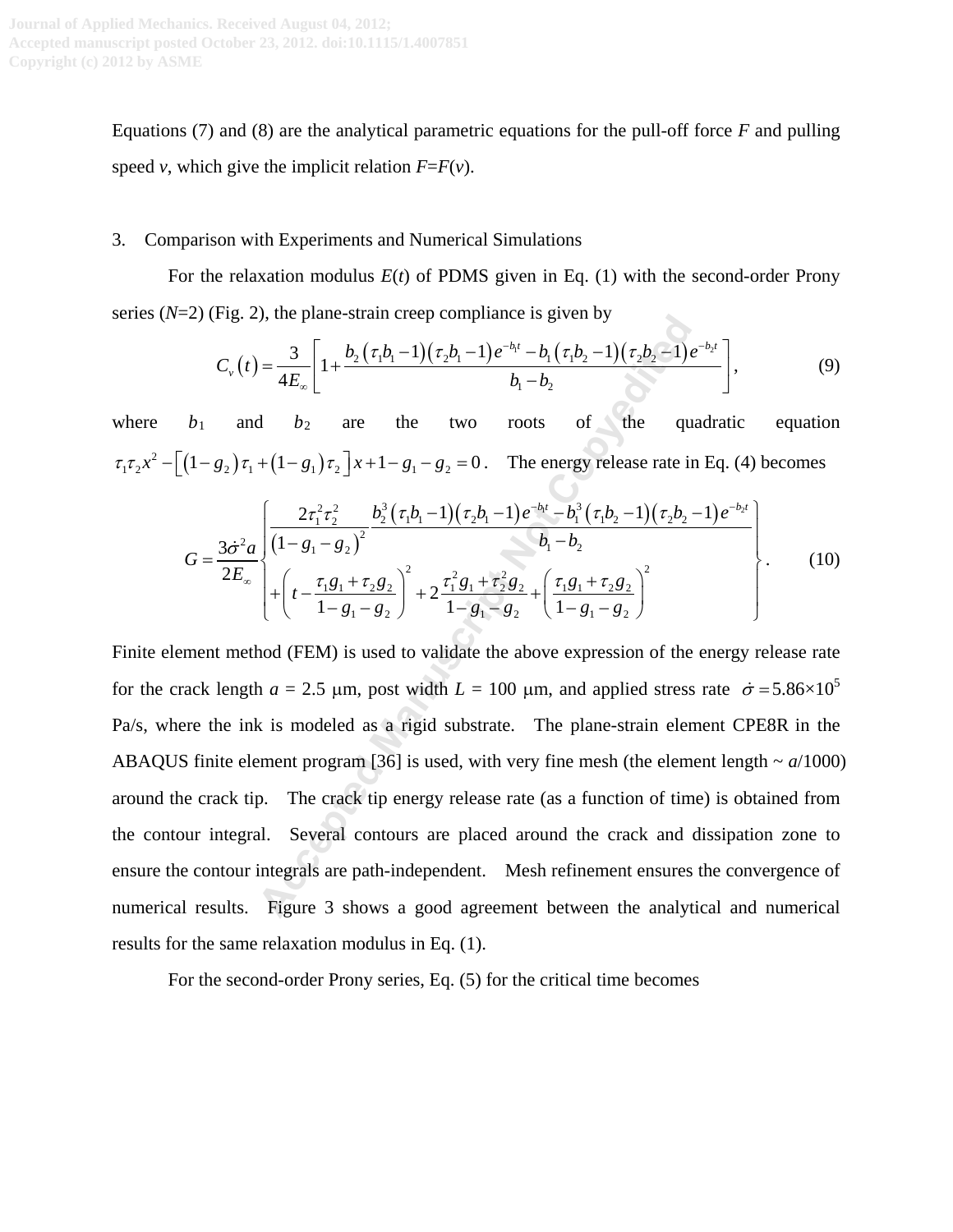$$
\frac{2\tau_1^2\tau_2^2}{\left(1 - g_1 - g_2\right)^2} \frac{b_2^3(\tau_1b_1 - 1)(\tau_2b_1 - 1)e^{-b_1t_c} - b_1^3(\tau_1b_2 - 1)(\tau_2b_2 - 1)e^{-b_2t_c}}{b_1 - b_2} + \left(t_c - \frac{\tau_1g_1 + \tau_2g_2}{1 - g_1 - g_2}\right)^2 + 2\frac{\tau_1^2g_1 + \tau_2^2g_2}{1 - g_1 - g_2} + \left(\frac{\tau_1g_1 + \tau_2g_2}{1 - g_1 - g_2}\right)^2 - \frac{2E_{\infty}\Gamma_0}{3\dot{\sigma}^2a} = 0
$$
\n(11)

which gives the critical time, normalized by  $\tau_1$ , to depend on non-dimensional parameters in the second-order Prony series  $g_1$ ,  $g_2$  and  $\tau_2/\tau_1$ , and a combination of applied stress rate, crack length, Young's modulus and interfacial toughness  $(\dot{\sigma}\tau_1)^2 a/(E_{\alpha} \tau_0)$ . For  $g_1$ =0.102,  $g_2$ =0.209 and  $\tau_2/\tau_1 = .0392$ , Figure 4 shows that the normalized critical time  $t_c/\tau_1$  decreases with  $\big(\dot{\sigma}\tau_{_{1}} \big)^{2}\,a \big/\! \big(E_{_{\infty}}\varGamma_{_{0}} \big).$ *y* series *g*<sub>1</sub>, *g*<sub>2</sub> and  $\tau_2/\tau_1$ , and a combination of applied<br>dulus and interfacial toughness  $(\sigma \tau_1)^2 a / (E_x \tau_0)$ . For *t*<br>Figure 4 shows that the normalized critical time  $t_c$ ,<br>1) can be rewritten to give  $\dot{\sigma$ 

Equation (11) can be rewritten to give  $\dot{\sigma}$  in terms of  $t_c$  as

$$
\dot{\sigma}(t_c) = \sqrt{\frac{E_{\infty} \Gamma_0}{a}} \left[ \frac{3\tau_1^2 \tau_2^2}{(1 - g_1 - g_2)^2} \frac{b_2^3 (\tau_1 b_1 - 1) (\tau_2 b_1 - 1) e^{-b_1 t_c} - b_1^3 (\tau_1 b_2 - 1) (\tau_2 b_2 - 1) e^{-b_2 t_c}}{b_1 - b_2} \right]^{-\frac{1}{2}} + \frac{3}{2} \left( t_c - \frac{\tau_1 g_1 + \tau_2 g_2}{1 - g_1 - g_2} \right)^2 + 3 \frac{\tau_1^2 g_1 + \tau_2^2 g_2}{1 - g_1 - g_2} + \frac{3}{2} \left( \frac{\tau_1 g_1 + \tau_2 g_2}{1 - g_1 - g_2} \right)^2 \tag{12}
$$

Therefore the pull-off force and pulling speed become functions of  $t_c$  as  $F = L^2 t_c \dot{\sigma}(t_c)$  and  $v = ( h + H ) C_{v} ( t_{c} ) \dot{\sigma} ( t_{c} ).$ 

Figure 5 shows the pull-off force *F* versus the pulling speed *v* for the second-order Prony series. The numerical results given by FEM and experimental results are also shown. The relaxation modulus is given in Eq. (1); the total height of the stamp is  $h+H = 1100 \mu m$  and post width is  $L = 100 \text{ µm}$ , as in the experiments; the interfacial toughness is  $\Gamma_0 = 0.036 \text{ J/m}^2$  [\[37\]](#page-10-8); and the crack length is  $a = 2.5 \mu m$ . The analytic model shows a good agreement with FEM and experimental data, particularly for the pulling speed greater than 50  $\mu$ m/s. Numerical results obtained by FEM agree with the experiments for the entire range of pulling speed.

#### 4. Concluding Remarks and Discussions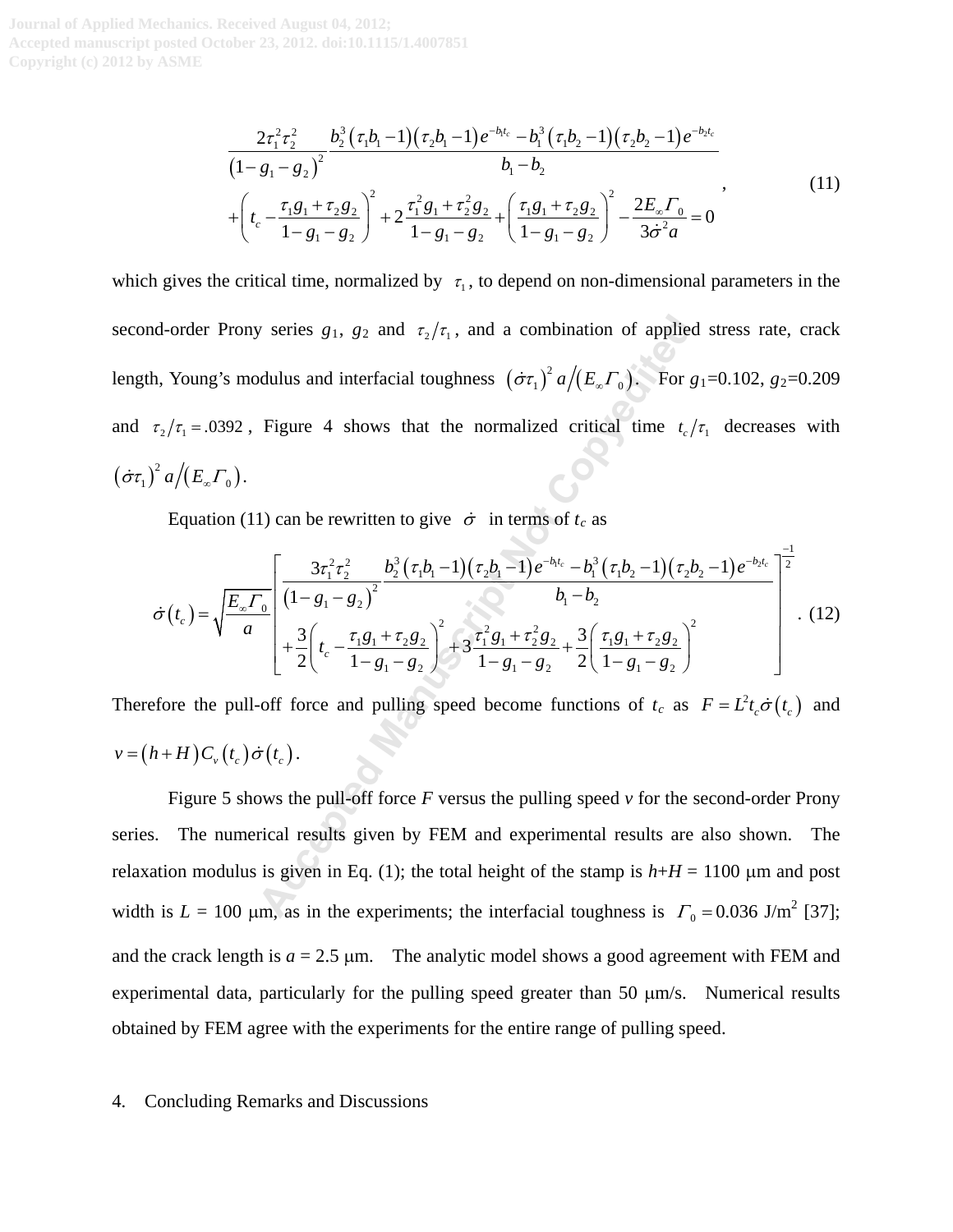The analytic model shows an important scaling law that the pull-off force *F*, normalized by  $E_{\omega}L^2$ , depends on the interfacial toughness, crack length and Young's modulus via a single, dimensionless combination  $\Gamma_0 / (aE_\infty)$ . The normalized pull-off force also depends on the viscoelastic parameters in the (second-order) Prony series. The analytic model shows that the pull-off force increases as the pulling speed, and agrees well with the experiments and numerical simulations for relatively large pulling speed  $(50 \mu m/s)$ . The analytic model provides important understanding of, and useful design tool for, the rate-dependent transfer printing.

The discrepancy between the analytic model and experiments at small pulling speed may result from the interfacial fracture toughness  $\Gamma_0$ , which decreases with the crack tip speed (therefore the pulling speed *v*) [2]. As  $\Gamma_0$  decreases at low pulling speed, the scaling law established in the analytical model indicates that the pull-off force would be smaller than that given in Eq. (7) for a constant  $\Gamma_0$ , thereby decreasing the discrepancy between the analytic model and experiments. Hatively large pulling speed (>50 μm/s). The analytoting of, and useful design tool for, the rate-dependent trancary between the analytic model and experiments at small terracial fracture toughness  $\Gamma_0$ , which decrease

### **Acknowledgments:**

Y.H. and J.A.R. acknowledge the support from NSF (OISE-1043143, ECCS-0824129, and CMMI-0749028). K.C.H. and Y.H. also acknowledge the support from NSFC.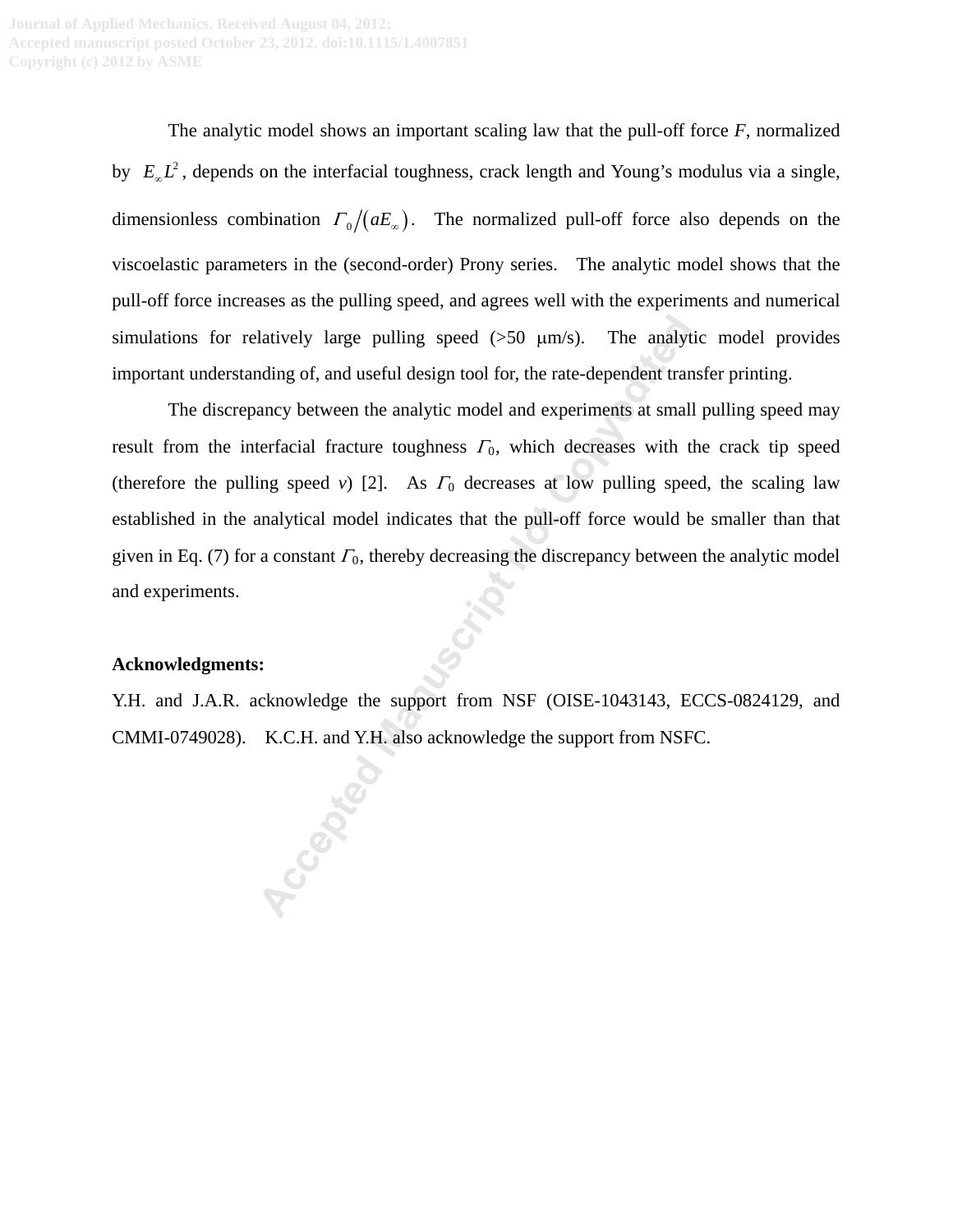### **References**

<span id="page-8-0"></span>[1] Meitl, M. A., Zhu, Z. T., Kumar, V., Lee, K. J., Feng, X., Huang, Y. Y., Adesida, I., Nuzzo, R. G., and Rogers, J. A., 2006, "Transfer Printing by Kinetic Control of Adhesion to an Elastomeric Stamp," Nature Materials, 5(1), pp. 33-38.

<span id="page-8-1"></span>[2] Feng, X., Meitl, M. A., Bowen, A. M., Huang, Y., Nuzzo, R. G., and Rogers, J. A., 2007, "Competing Fracture in Kinetically Controlled Transfer Printing," Langmuir, 23(pp. 12555-12560.

<span id="page-8-2"></span>[3] Kim, S., Carlson, A., Cheng, H., Lee, S., Park, J.-K., Huang, Y., and Rogers, J. A., 2012, "Enhanced Adhesion with Pedestal-Shaped Elastomeric Stamps for Transfer Printing," Applied Physics Letters, 100(17), pp. 171909.

<span id="page-8-6"></span>[4] Kim, S., Wu, J. A., Carlson, A., Jin, S. H., Kovalsky, A., Glass, P., Liu, Z. J., Ahmed, N., Elgan, S. L., Chen, W. Q., Ferreira, P. M., Sitti, M., Huang, Y. G., and Rogers, J. A., 2010, "Microstructured Elastomeric Surfaces with Reversible Adhesion and Examples of Their Use in Deterministic Assembly by Transfer Printing," Proceedings of the National Academy of Sciences of the United States of America, 107(40), pp. 17095-17100. an exterption and reading a matter of the state of the state of the state and the calisationeric Stamps for Transfer Printing," Applied Physics Letters, 10 Carlson, A., Jin, S. H., Kovalsky, A., Glass, P., Liu, Z. J., Ahme

[5] Yang, S. Y., Carlson, A., Cheng, H., Yu, Q., Ahmed, N., Wu, J., Kim, S., Sitti, M., Ferreira, P. M., Huang, Y., and Rogers, J. A., 2012, "Elastomer Surfaces with Directionally Dependent Adhesion Strength and Their Use in Transfer Printing with Continuous Roll-to-Roll Applications," Advanced Materials, 24(16), pp. 2117-2222.

[6] Wu, J., Kim, S., Chen, W., Carlson, A., Hwang, K.-C., Huang, Y., and Rogers, J. A., 2011, "Mechanics of Reversible Adhesion," Soft Matter, 7(18), pp. 8657-8662.

<span id="page-8-4"></span>[7] Carlson, A., Kim-Lee, H.-J., Wu, J., Elvikis, P., Cheng, H., Kovalsky, A., Elgan, S., Yu, Q., Ferreira, P. M., Huang, Y., Turner, K. T., and Rogers, J. A., 2011, "Shear-Enhanced Adhesiveless Transfer Printing for Use in Deterministic Materials Assembly," Applied Physics Letters, 98(26), pp. 264104.

<span id="page-8-5"></span>[8] Cheng, H., Wu, J., Yu, Q., Kim-Lee, H.-J., Carlson, A., Turner, K. T., Hwang, K.-C., Huang, Y., and Rogers, J. A., 2012, "An Analytical Model for Shear-Enhanced Adhesiveless Transfer Printing," Mechanics Research Communications, 43(pp. 46-49.

<span id="page-8-3"></span>[9] Kim, T. H., Carlson, A., Ahn, J. H., Won, S. M., Wang, S. D., Huang, Y. G., and Rogers, J. A., 2009, "Kinetically Controlled, Adhesiveless Transfer Printing Using Microstructured Stamps," Applied Physics Letters, 94(11), pp. 113502.

[10] Childs, W. R., and Nuzzo, R. G., 2002, "Decal Transfer Microlithography: A New Soft-Lithographic Patterning Method," Journal of the American Chemical Society, 124(45), pp. 13583-13596.

[11] Childs, W. R., and Nuzzo, R. G., 2004, "Patterning of Thin-Film Microstructures on Non-Planar Substrate Surfaces Using Decal Transfer Lithography," Advanced Materials, 16(15), pp. 1323-1327.

[12] Childs, W. R., Motala, M. J., Lee, K. J., and Nuzzo, R. G., 2005, "Masterless Soft Lithography: Patterning Uv/Ozone-Induced Adhesion on Poly(Dimethylsiloxane) Surfaces," Langmuir, 21(22), pp. 10096-10105.

[13] Childs, W. R., and Nuzzo, R. G., 2005, "Large-Area Patterning of Coinage-Metal Thin Films Using Decal Transfer Lithography," Langmuir, 21(1), pp. 195-202.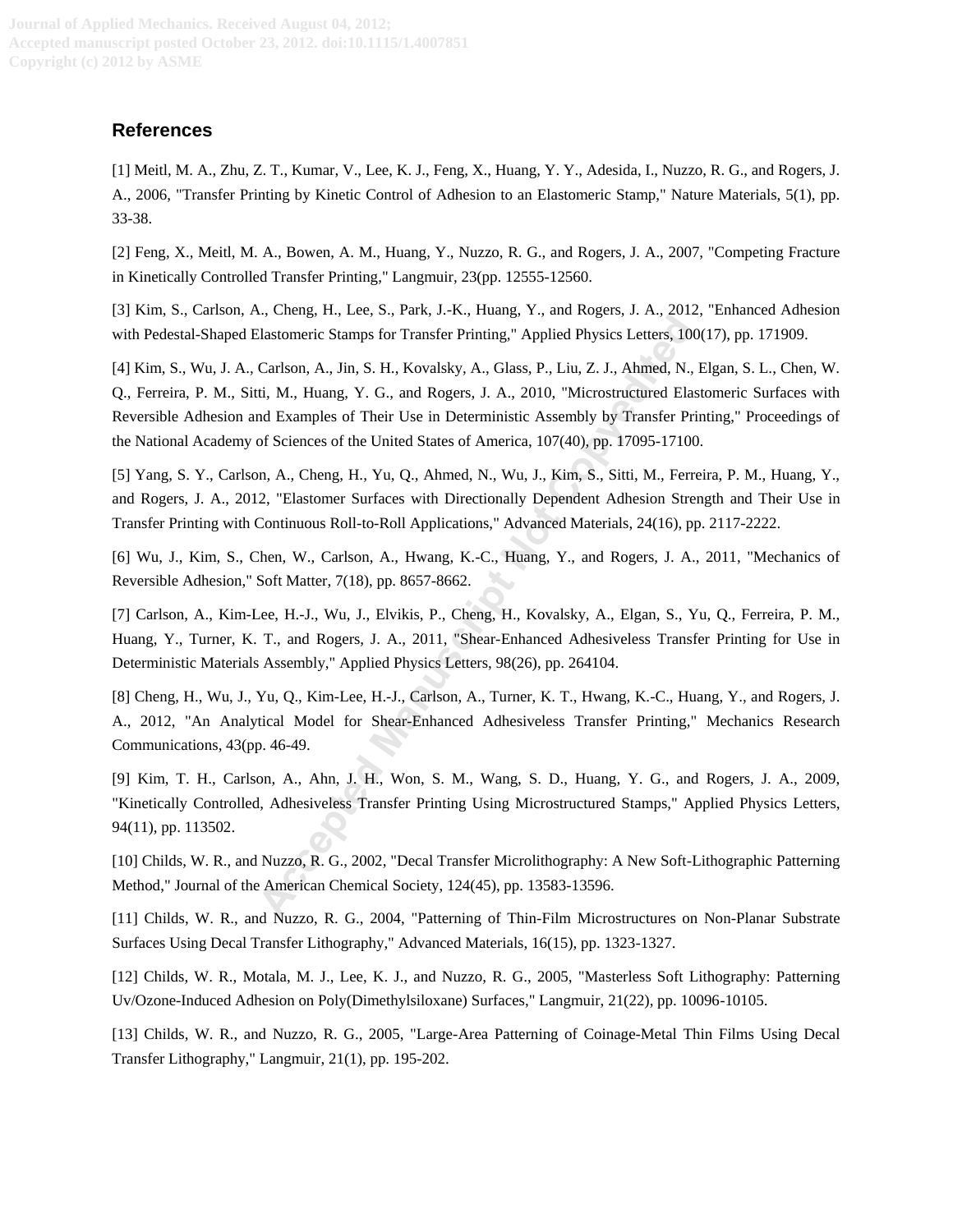[14] Hines, D. R., Mezhenny, S., Breban, M., Williams, E. D., Ballarotto, V. W., Esen, G., Southard, A., and Fuhrer, M. S., 2005, "Nanotransfer Printing of Organic and Carbon Nanotube Thin-Film Transistors on Plastic Substrates," Applied Physics Letters, 86(16), pp. 163101.

<span id="page-9-1"></span>[15] Saeidpourazar, R., Li, R., Li, Y. H., Sangid, M. D., Lu, C. F., Huang, Y., Rogers, J. A., and Ferreira, P. M., 2012, "Laser-Driven Non-Contact Transfer Printing of Prefabricated Microstructures," Journal of Microelectromechanical Systems, (to appear)(pp.

<span id="page-9-2"></span>[16] Li, R., Li, Y., Lü, C., Song, J., Saeidpourazar, R., Fang, B., Zhong, Y., Ferreira, P. M., Rogers, J. A., and Huang, Y., 2012, "Thermo-Mechanical Modeling of Laser-Driven Non-Contact Transfer Printing: Two-Dimensional Analysis," Soft Matter, 8(pp. 3122-3127.

[17] Suh, D., Choi, S. J., and Lee, H. H., 2005, "Rigiflex Lithography for Nanostructure Transfer," Advanced Materials, 17(12), pp. 1554-1560.

[18] Yang, W., Yang, H., Qin, G., Ma, Z., Berggren, J., Hammar, M., Soref, R., and Zhou, W., 2010, "Large-Area Inp-Based Crystalline Nanomembrane Flexible Photodetectors," Applied Physics Letters, 96(12), pp. 121107.

<span id="page-9-0"></span>[19] Varenberg, M., and Gorb, S., 2007, "Shearing of Fibrillar Adhesive Microstructure: Friction and Shear-Related Change in Pull-Off Force," J. R. Soc. Interfaces, 4(pp. 721.

[20] Aksak, B., Murphy, M. P., and Sitti, M., 2008

[21] Jeong, H. E., Lee, J.-K., Kim, H. N., Moon, S. H., and Suh, K. Y., 2009, "A Nontransferring Dry Adhesive with Hierarchical Polymer Nanohairs," Proceedings of the National Academy of Sciences of the United States of America, 106(14), pp. 5639-5644.

[22] Murphy, M., Aksak, B., and Sitti, M., 2009, "Gecko Inspired Directional and Controllable Adhesion," Small, 5(pp. 170.

[23] Kramer, R. K., Majidi, C., and Wood, R. J., 2010, "Shear-Mode Contact Splitting for a Microtextured Elastomer Film," Adv. Mater., 22(pp. 3700.

<span id="page-9-4"></span><span id="page-9-3"></span>[24] Carlson, A., Wang, S., Elvikis, P., Ferreira, P. M., Huang, Y., and Rogers, J. A., 2012, "Active, Programmable Elastomeric Surfaces with Tunable Adhesion for Deterministic Assembly by Transfer Printing," Advanced Functional Materials, pp.

[25] Nguyen, T. D., Govindjee, S., Klein, P. A., and Gao, H., 2004, "A Rate-Dependent Cohesive Continuum Model for the Study of Crack Dynamics," Computer Methods in Applied Mechanics and Engineering, 193(30-32), pp. 3239-3265. **Accelering States, 1992**<br> **Accelering States, 8(pp. 3122-3127**<br> **Accelering Manuscript Internal Manuscript Non-Contacts**<br> **Accelering Manuscript Note Constrained Manuscript Non-Content S54-1560.**<br> **Although Manuscript Not** 

<span id="page-9-5"></span>[26] Nguyen, T. D., Govindjee, S., Klein, P. A., and Gao, H., 2005, "A Material Force Method for Inelastic Fracture Mechanics," Journal of the Mechanics and Physics of Solids, 53(1), pp. 91-121.

<span id="page-9-6"></span>[27] Schapery, R. A., 1975, "A Theory of Crack Initiation and Growth in Viscoelastic Media. I. Theoretical Development " International Journal of Fracture, 11(1), pp. 141-159.

<span id="page-9-7"></span>[28] Schapery, R. A., 1975, "A Theory of Crack Initiation and Growth in Viscoelastic Media. Ii. Approximate Methods of Analysis," International Journal of Fracture, 11(3), pp. 369-388.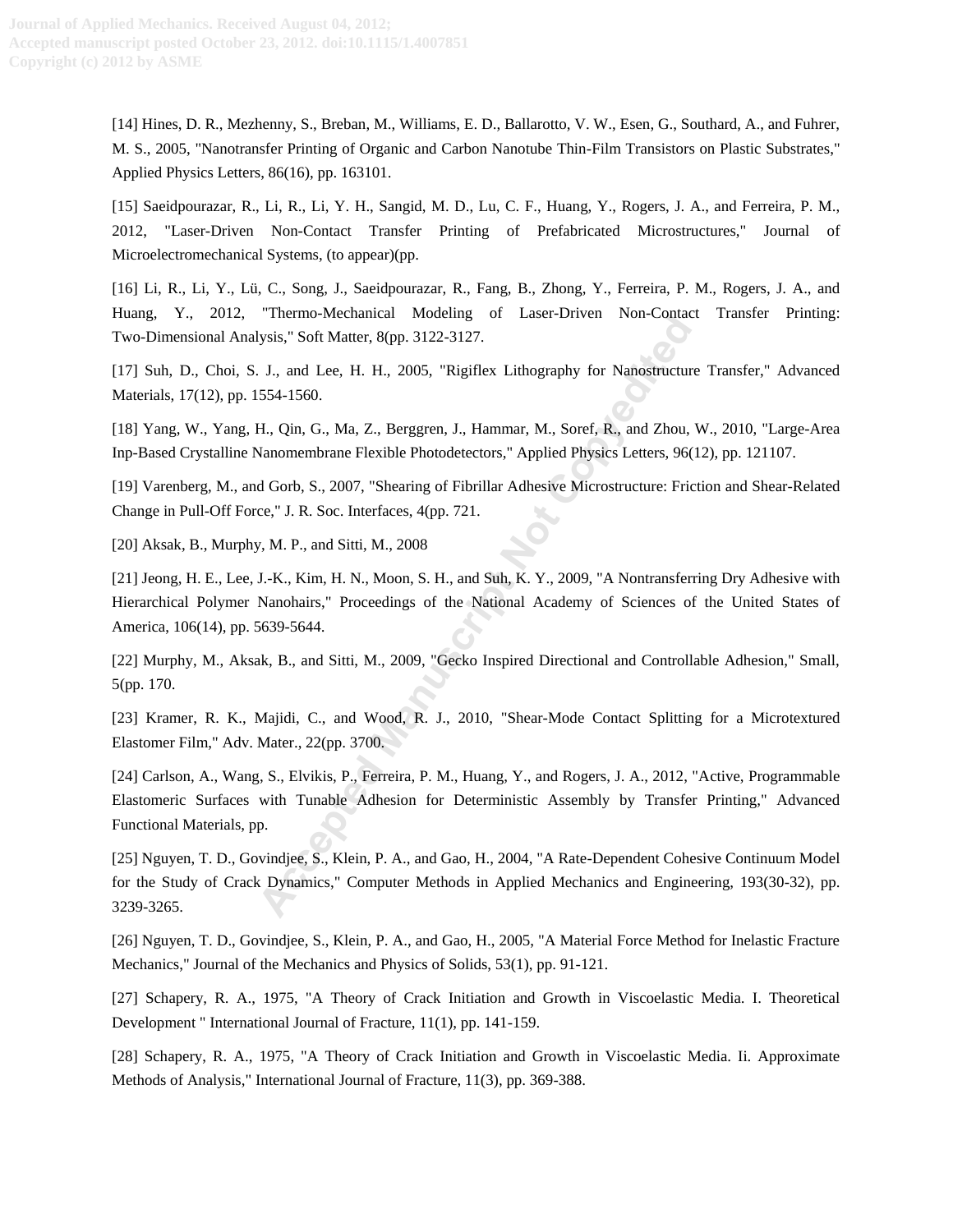<span id="page-10-0"></span>[29] Gent, A. N., and Petrich, R. P., 1969, "Adhesion of Viscoelastic Materials to Rigid Substrates," Proceedings of the Royal Society of London Series a-Mathematical and Physical Sciences, 310(1502), pp. 433-448.

<span id="page-10-1"></span>[30] Hui, C.-Y., Xu, D.-B., and Kramer, E. J., 1992, "A Fracture Model for a Weak Interface in a Viscoelastic Material (Small Scale Yielding Analysis)," Journal of Applied Physics, 72(8), pp. 3294.

<span id="page-10-2"></span>[31] Nguyen, T. D., and Govindjee, S., 2006, "Numerical Study of Geometric Constraint and Cohesive Parameters in Steady-State Viscoelastic Crack Growth," International Journal of Fracture, 141(1-2), pp. 255-268.

<span id="page-10-3"></span>[32] Rahulkumar, P., Jagota, A., Bennison, S. J., and Saigal, S., 2000, "Cohesive Element Modeling of Viscoelastic Fracture: Application to Peel Testing of Polymers," International Journal of Solids and Structures, 37(13), pp. 1873-1897.

<span id="page-10-4"></span>[33] Slanik, M. L., Nemes, J. A., Potvin, M. J., and Piedboeuf, J. C., 2000, "Time Domain Finite Element Simulations of Damped Multilayered Beams Using a Prony Series Representation," Mechanics of Time-Dependent Materials, 4(3), pp. 211-230.

<span id="page-10-5"></span>[34] Tada, H., Paris, P. C., and Irwin, G. R., 2000, *The Stress Analysis of Cracks Handbook* American Society of Mechanical Engineers, New York.

<span id="page-10-6"></span>[35] Huang, Y. G. Y., Zhou, W. X., Hsia, K. J., Menard, E., Park, J. U., Rogers, J. A., and Alleyne, A. G., 2005, "Stamp Collapse in Soft Lithography," Langmuir, 21(17), pp. 8058-8068.

<span id="page-10-7"></span>[36] Abaqus Analysis User's Manual V6.9 (Dassault Systemes, Pawtucket, Ri, 2009)

<span id="page-10-8"></span>[37] Chaudhury, M. K., and Whitesides, G. M., 1991, "Direct Measurement of Interfacial Interactions between Semispherical Lenses and Flat Sheets of Poly( Dimethylsiloxane) and Their Chemical Derivatives," Langmuir, 7(5), pp. 1013-1025.

to Peel Testing of Polymers," International Journal of Solids and<br>
femes, J. A., Potvin, M. J., and Piedboeuf, J. C., 2000, "Time I<br>
Multilayered Beams Using a Prony Series Representation," Mechan<br>
-230.<br>
C., and Irwin, G.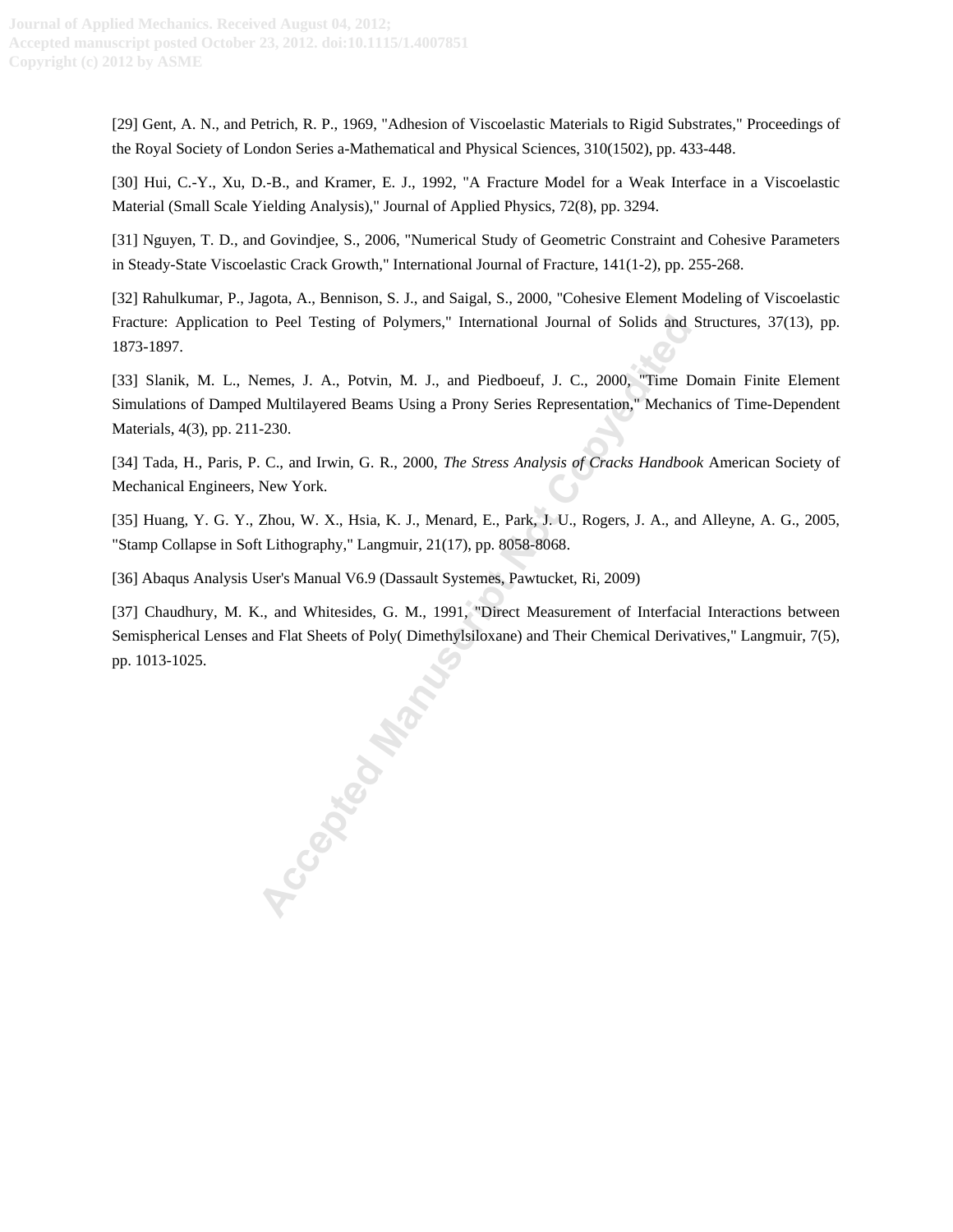## Figure Captions

Figure 1. An illustration of stamp/ink system (left) and the stamp geometry consisting of a post and a backing layer (right).

Figure 2. The storage modulus of PDMS versus the frequency at room temperature. The theory is based on a 2<sup>nd</sup> order Prony series (*N*=2) with Young's modulus  $E_{\infty} = 1.32 \text{ MPa}$ , and parameters in the Prony series  $g_1=0.102$ ,  $g_2=0.209$ ,  $\tau_1=0.426$  s and  $\tau_2=0.0167$  s. a 2<sup>nd</sup> order Prony series (*N*=2) with Young's modulus<br>
a 2<sup>nd</sup> order Prony series (*N*=2) with Young's modulus<br>
rony series  $g_1$ =0.102,  $g_2$ =0.209,  $\tau_1$ =0.426 s and  $\tau_2$ =0.0167<br>
ck tip energy release rate versus t

Figure 3. The crack tip energy release rate versus time for the crack length  $a = 2.5 \mu m$ , post width  $L = 100 \text{ µm}$ , and applied stress rate  $\dot{\sigma} = 5.86 \times 10^5 \text{ Pa/s}$ .

Figure 4. The normalized critical time  $t_c/\tau_1$  versus the non-dimensional combination of applied stress rate, crack length, Young's modulus and interfacial toughness  $-(\dot{\sigma}\tau_1)^2 a/(E_{\omega}\Gamma_0)$ .

Figure 5. The pull-off force to delaminate a PDMS stamp from a silicon ink versus the pulling speed.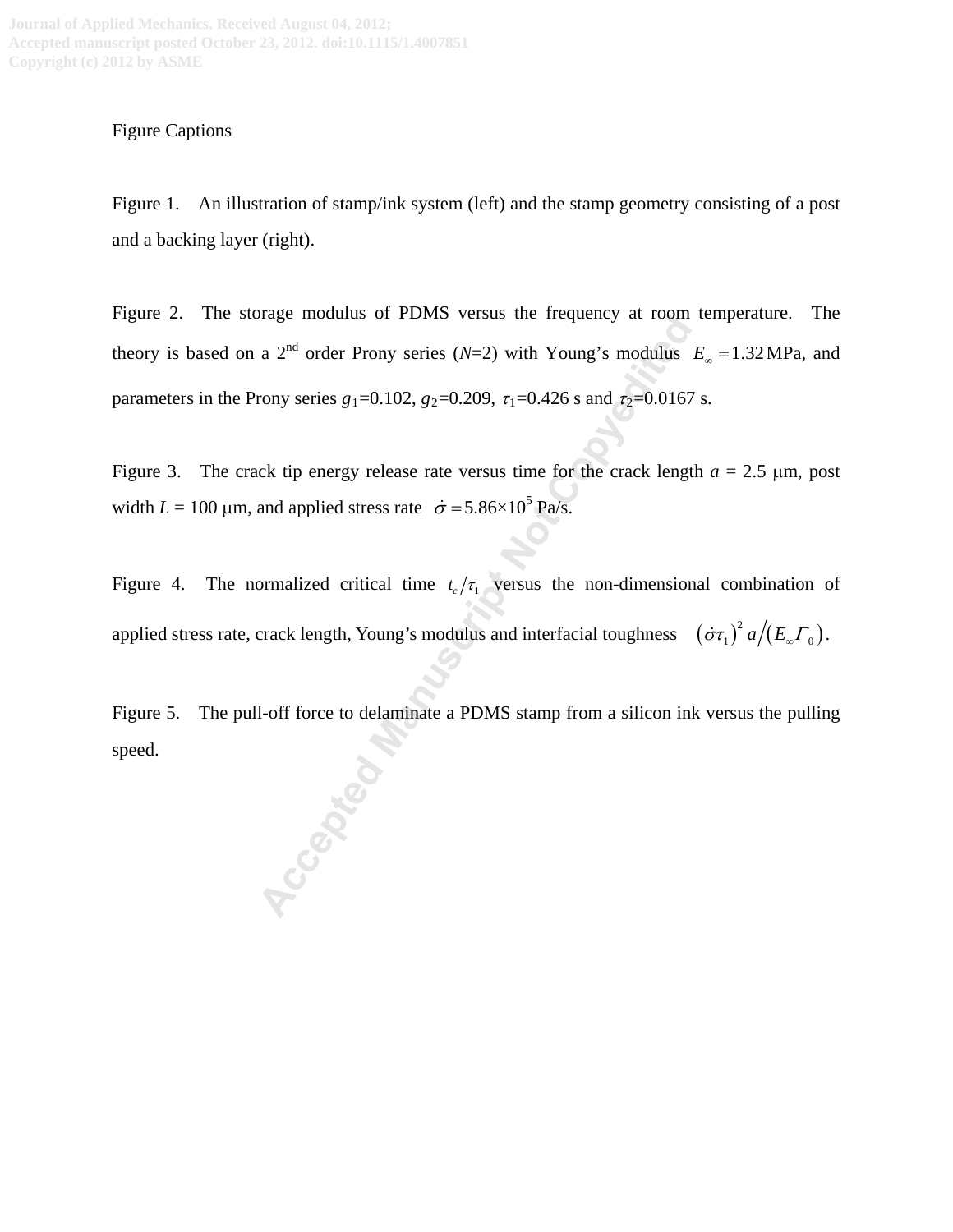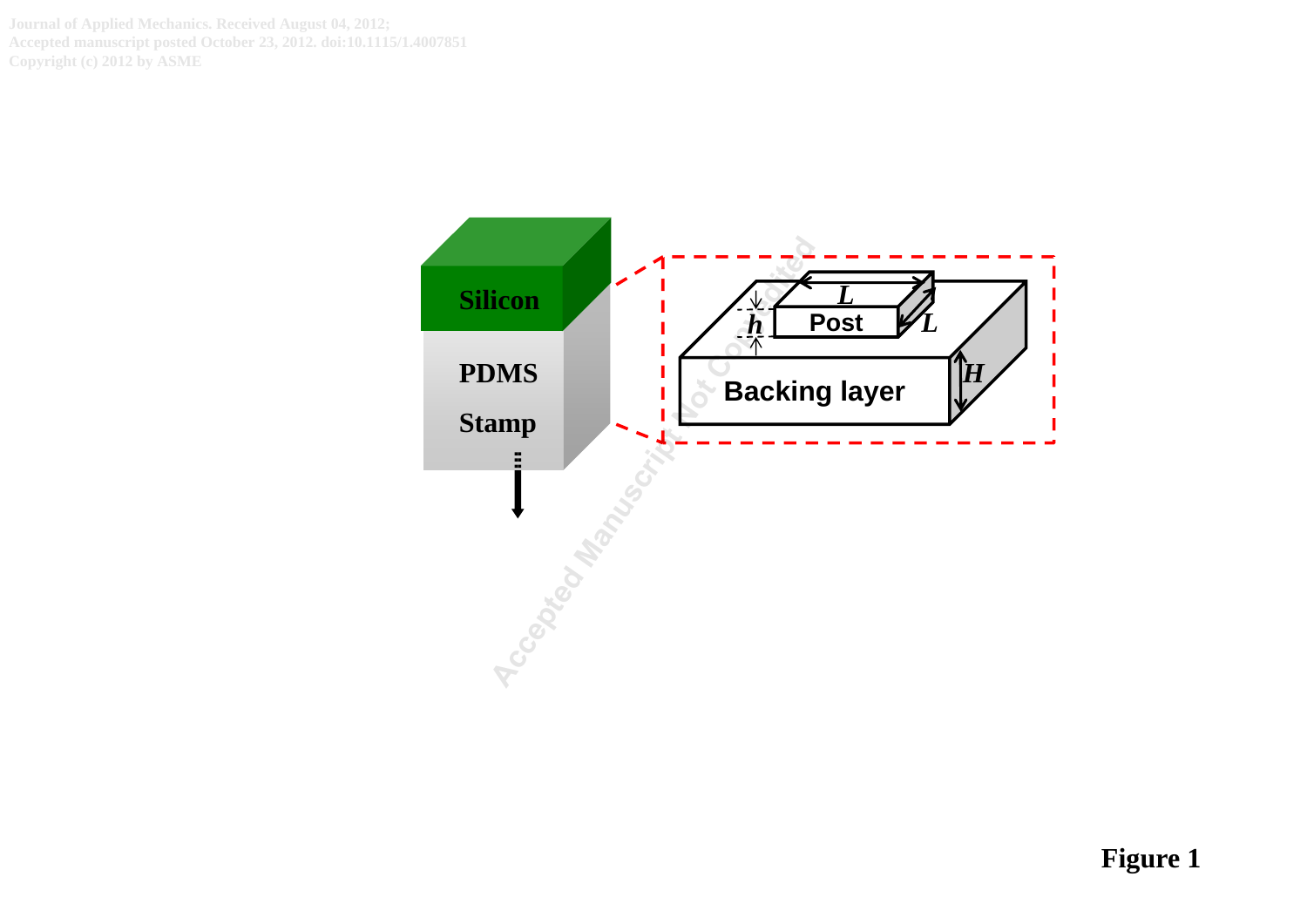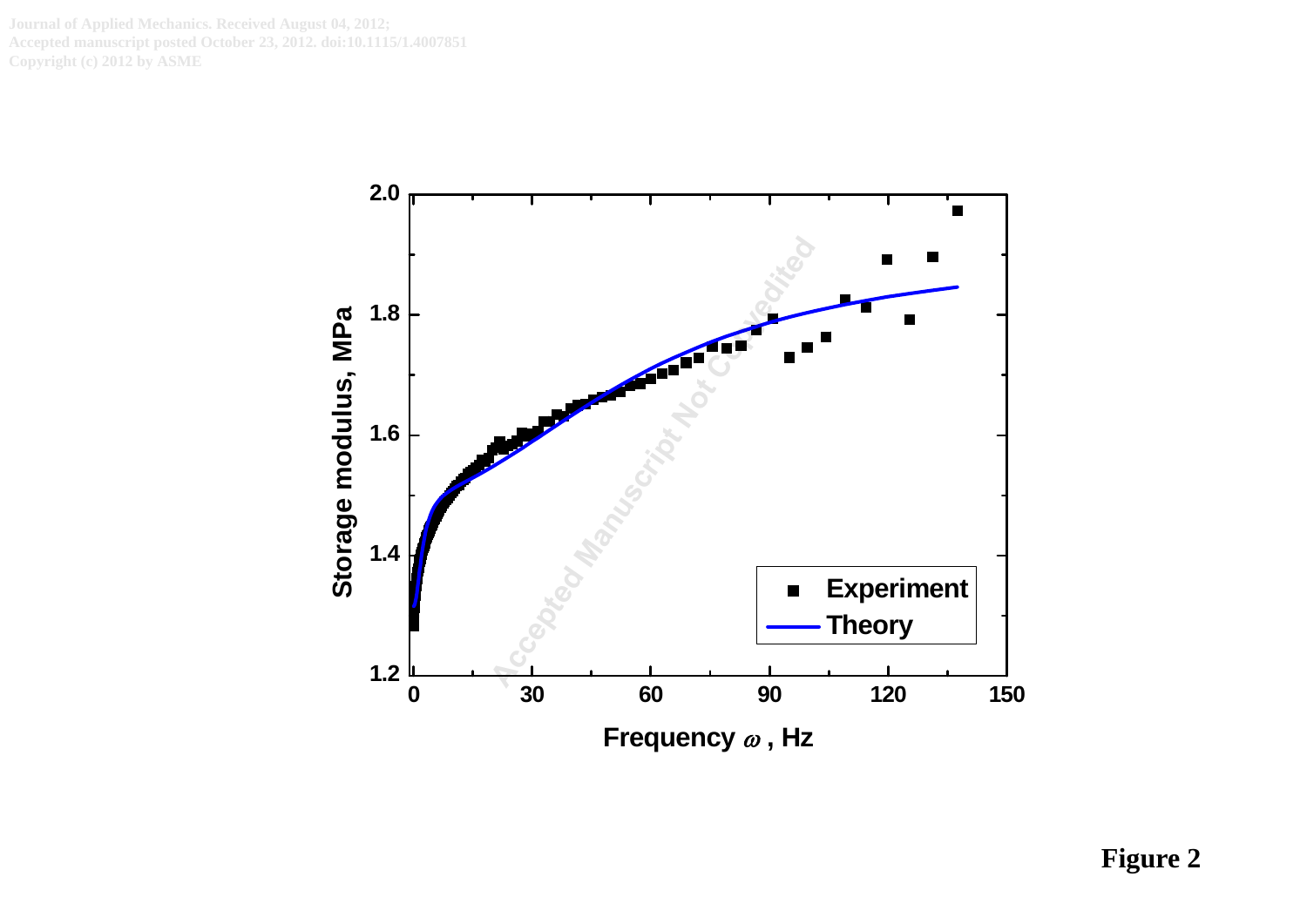

**Figure 3**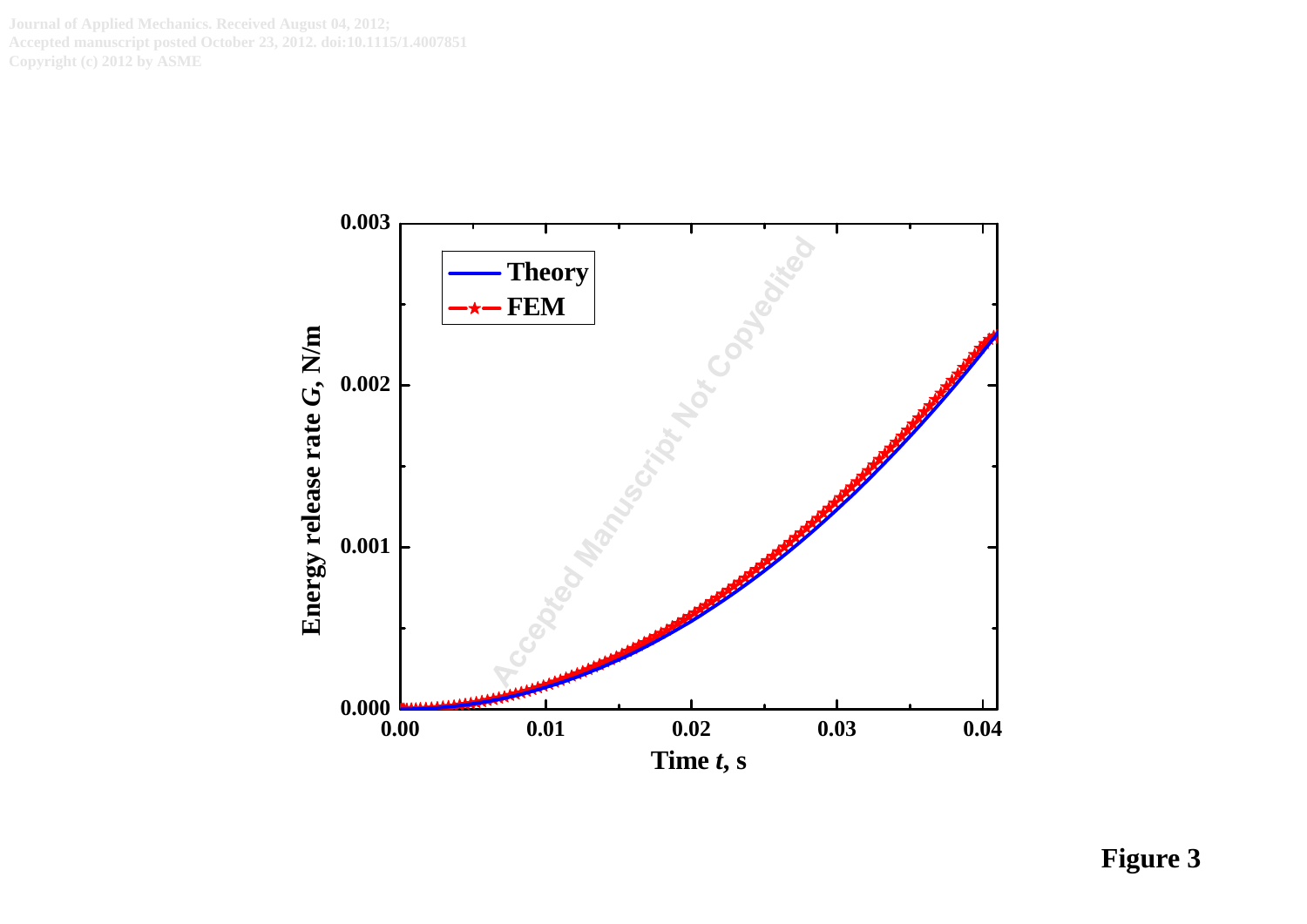

**Figure 4**